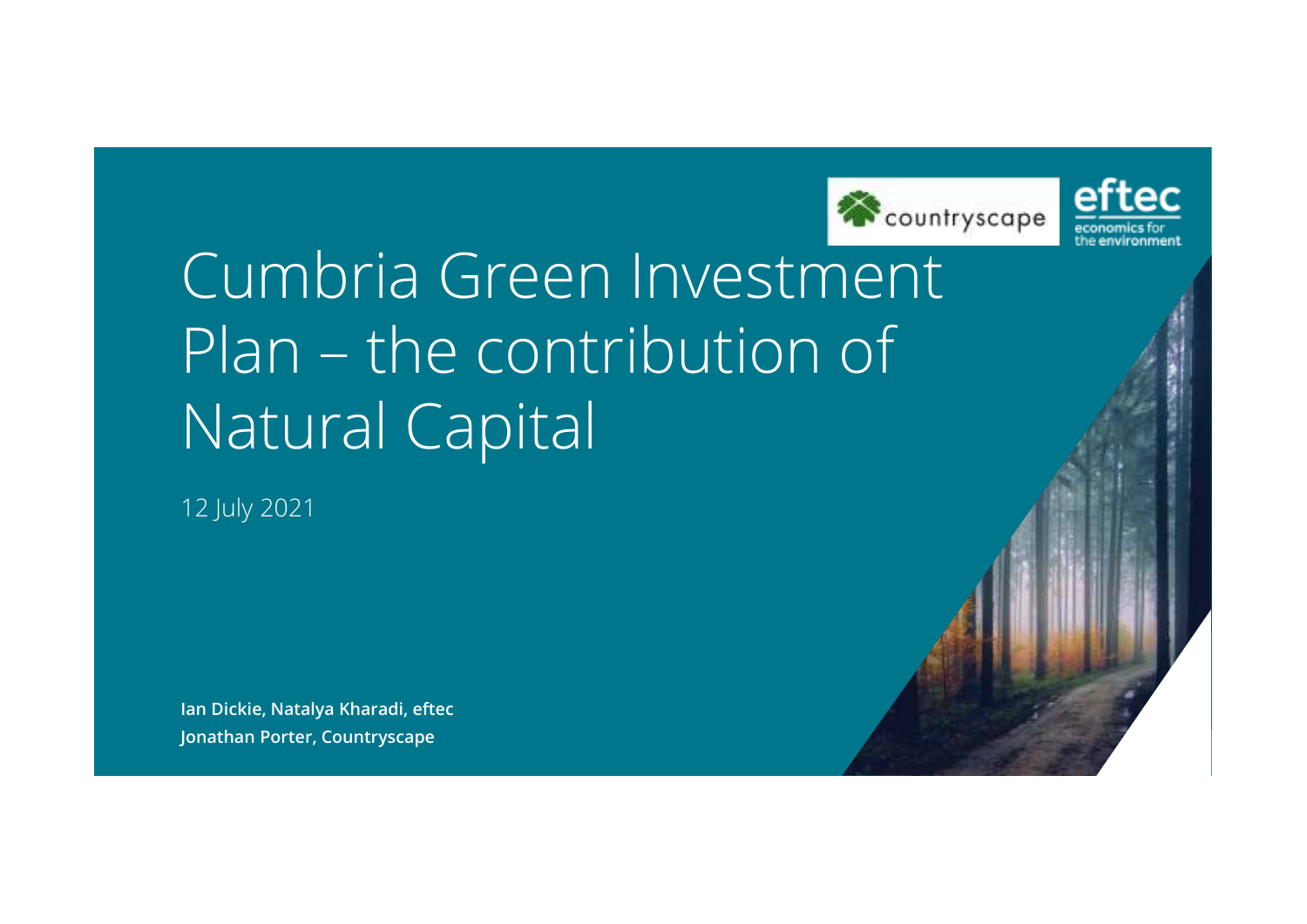# Natural Capital Accounting -Introduction

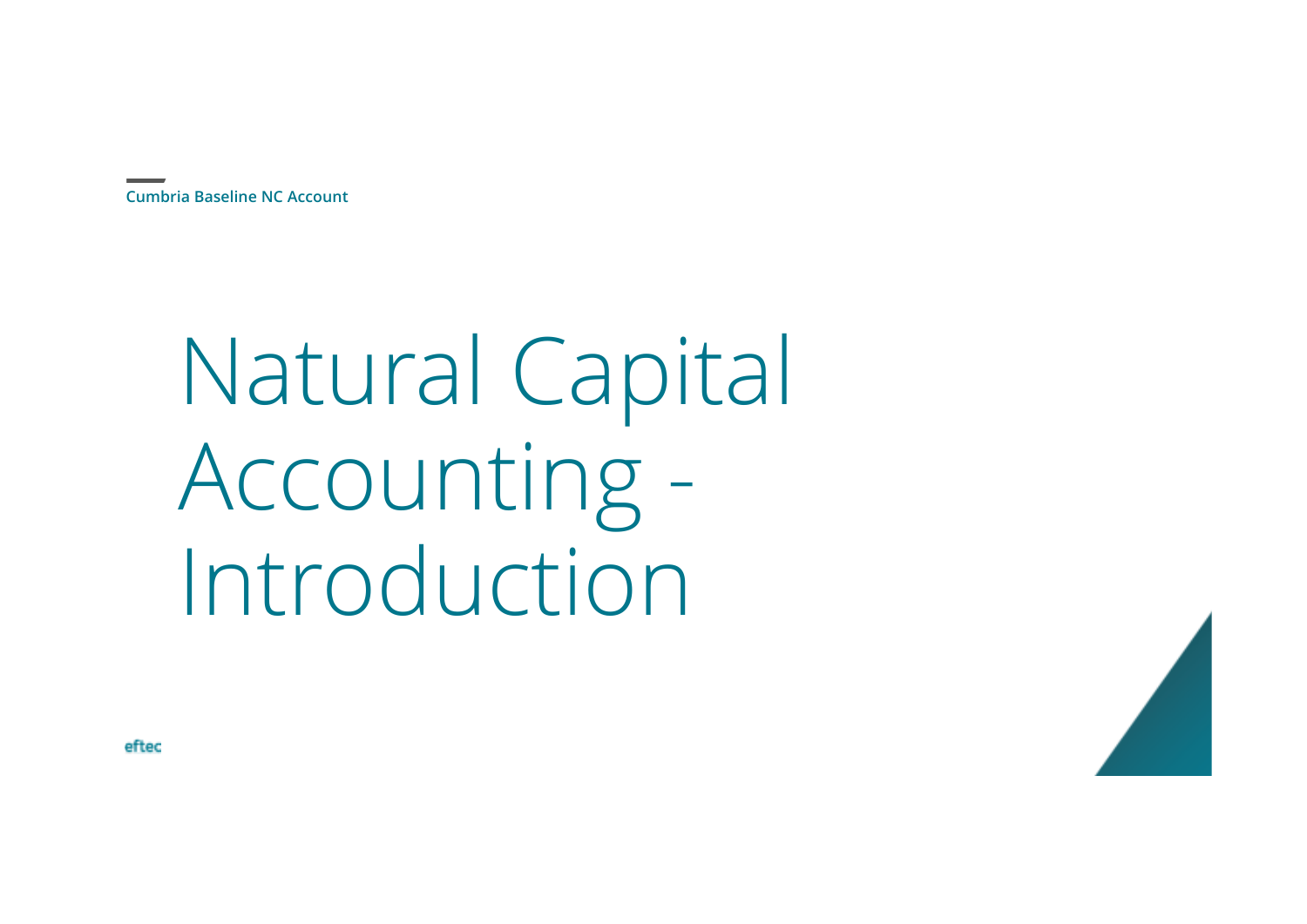| Answer these key questions to                                         | generate these natural capital accounting outputs                                                                                                                                         |  |  |
|-----------------------------------------------------------------------|-------------------------------------------------------------------------------------------------------------------------------------------------------------------------------------------|--|--|
|                                                                       |                                                                                                                                                                                           |  |  |
| What natural capital assets are<br>owned, or managed, or depended on? | . Natural Capital Asset Register - Registry of all natural capital<br>assets owned / managed / dependent on                                                                               |  |  |
| What flows of benefits do the assets                                  | . A statement of physical flows - Benefits, both for the                                                                                                                                  |  |  |
| produce?                                                              | organisation and for wider society, in physical metrics                                                                                                                                   |  |  |
| What is the value of the benefits and                                 | . A benefit valuation statement - in monetary terms where                                                                                                                                 |  |  |
| to whom do they accrue?                                               | possible                                                                                                                                                                                  |  |  |
|                                                                       |                                                                                                                                                                                           |  |  |
| What does it cost to maintain the<br>natural capital assets?          | • A schedule of maintenance costs - Relevant activities and<br>their costs                                                                                                                |  |  |
|                                                                       |                                                                                                                                                                                           |  |  |
| What's the net impact on natural<br>capital?                          | . A natural capital balance sheet - Sum of natural capital<br>benefits over time vs the sum of costs to maintain the natural<br>capital assets in a condition that generates the benefits |  |  |
|                                                                       |                                                                                                                                                                                           |  |  |

https://assets.publishing.service.gov.uk/government/uploads/system/uploads/attachment\_data/file/516968/ncc-research-cnca-final-report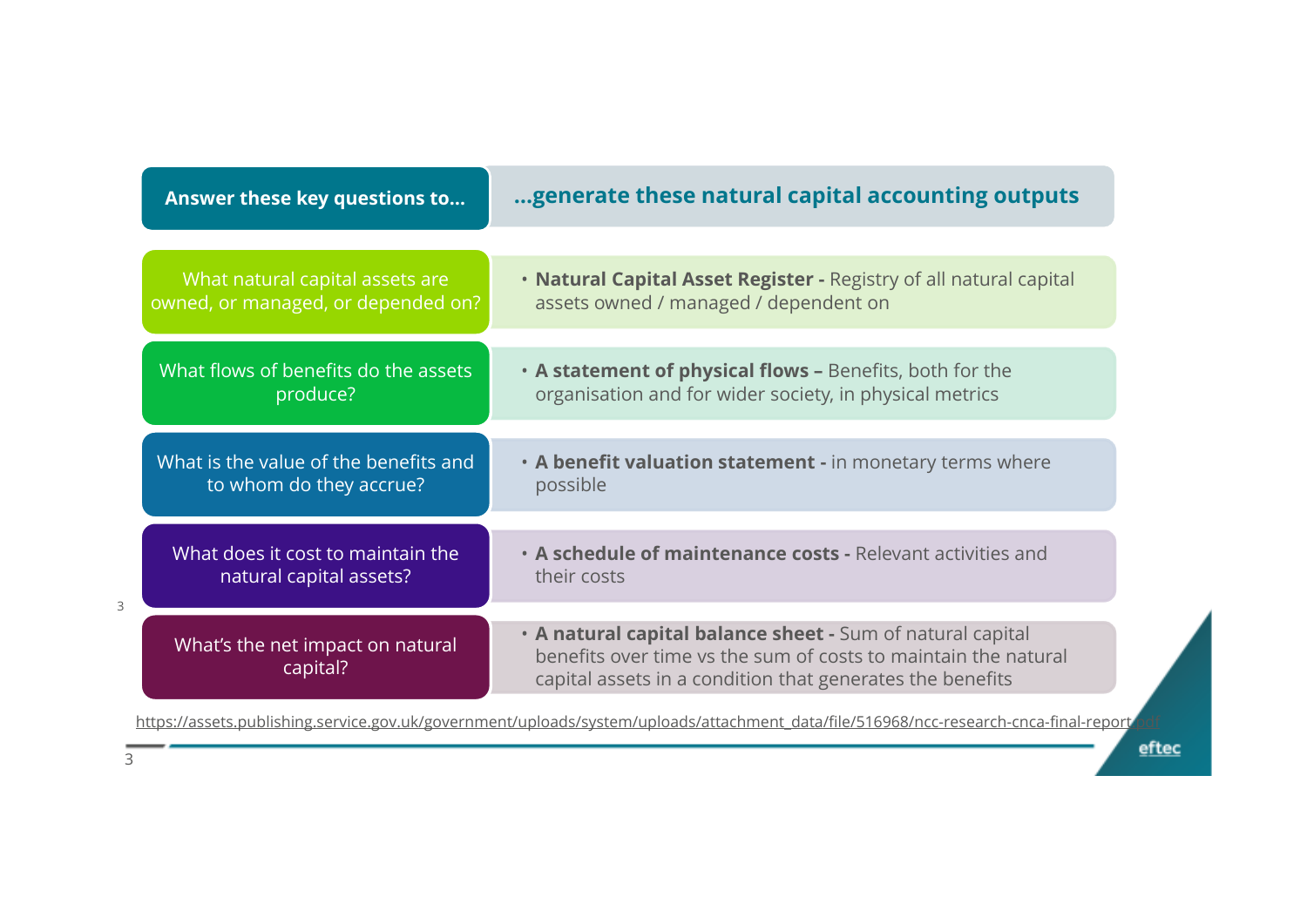| Answer these key questions to                                            | generate these natural capital accounting outputs                                                                   |
|--------------------------------------------------------------------------|---------------------------------------------------------------------------------------------------------------------|
|                                                                          |                                                                                                                     |
| What natural capital assets are<br>owned, or managed, or depended<br>on? | . Natural Capital Asset Register - Registry of all natural capital<br>assets owned / managed / dependent on         |
|                                                                          |                                                                                                                     |
| What flows of benefits do the assets<br>produce?                         | • A statement of physical flows - Benefits, both for the<br>organisation and for wider society, in physical metrics |
|                                                                          |                                                                                                                     |
| What is the value of the benefits and l<br>to whom do they accrue?       | . A benefit valuation statement - in monetary terms where<br>possible                                               |
|                                                                          |                                                                                                                     |

https://assets.publishing.service.gov.uk/government/uploads/system/uploads/attachment\_data/file/516968/ncc-research-cnca-final-report

eftec

 $\overline{4}$ 

4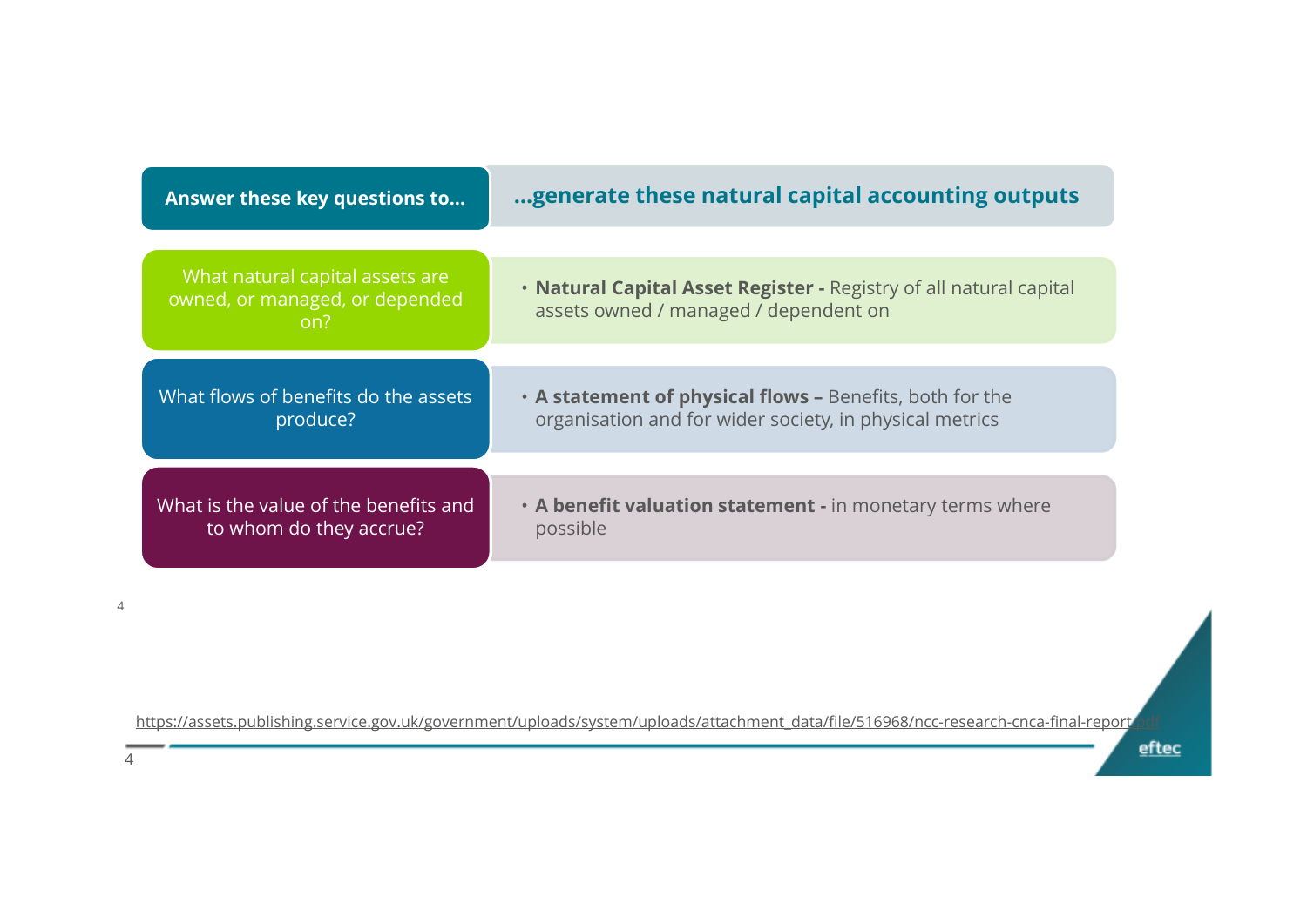# Cumbria Natural Capital Baseline

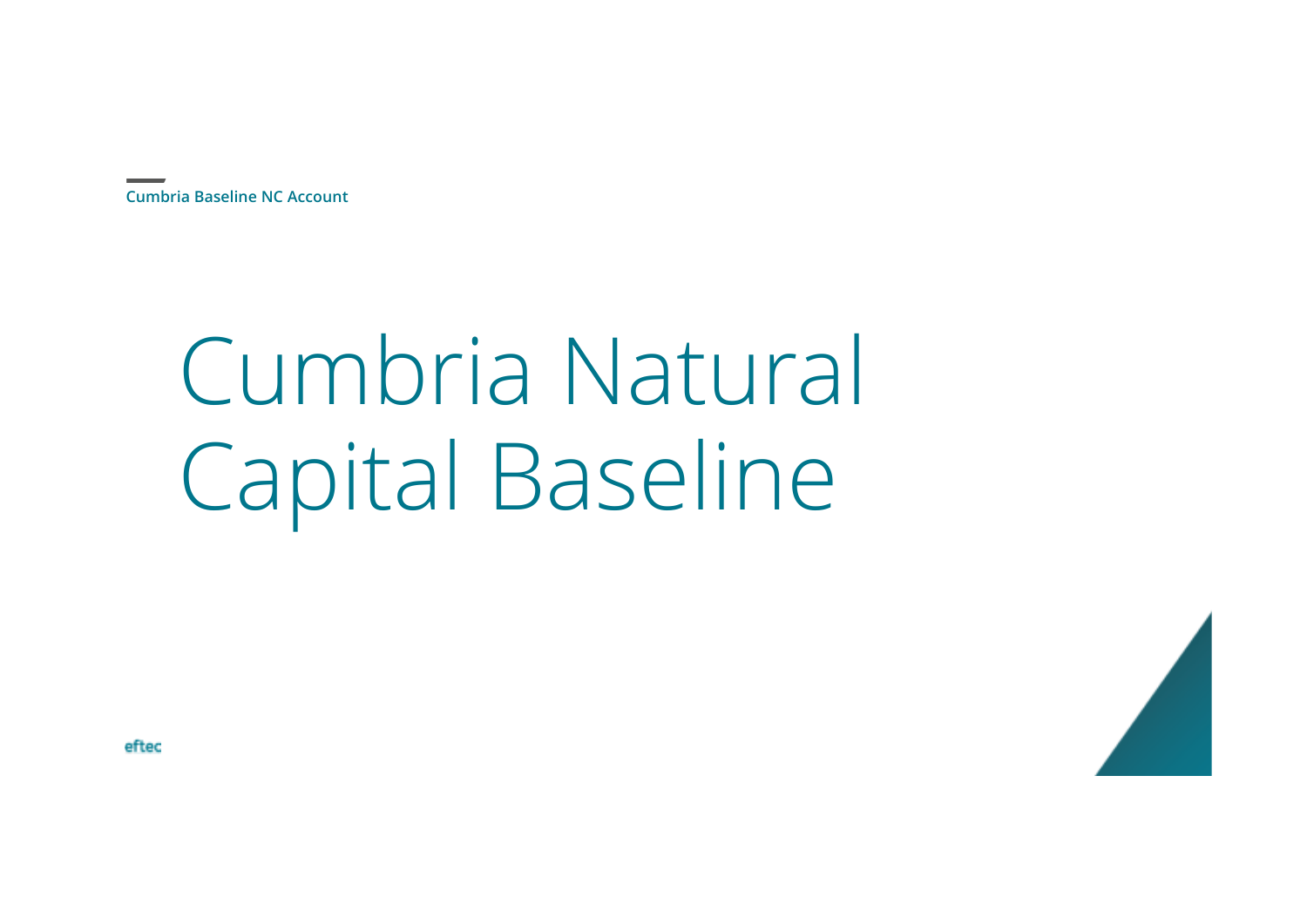### **Asset Register**

- Full coverage of analysis area
- 5m resolution map grid





Source: eftec & Countryscape (in prep) NW Region Baseline Natural Capital Account. Produced for United Utilities.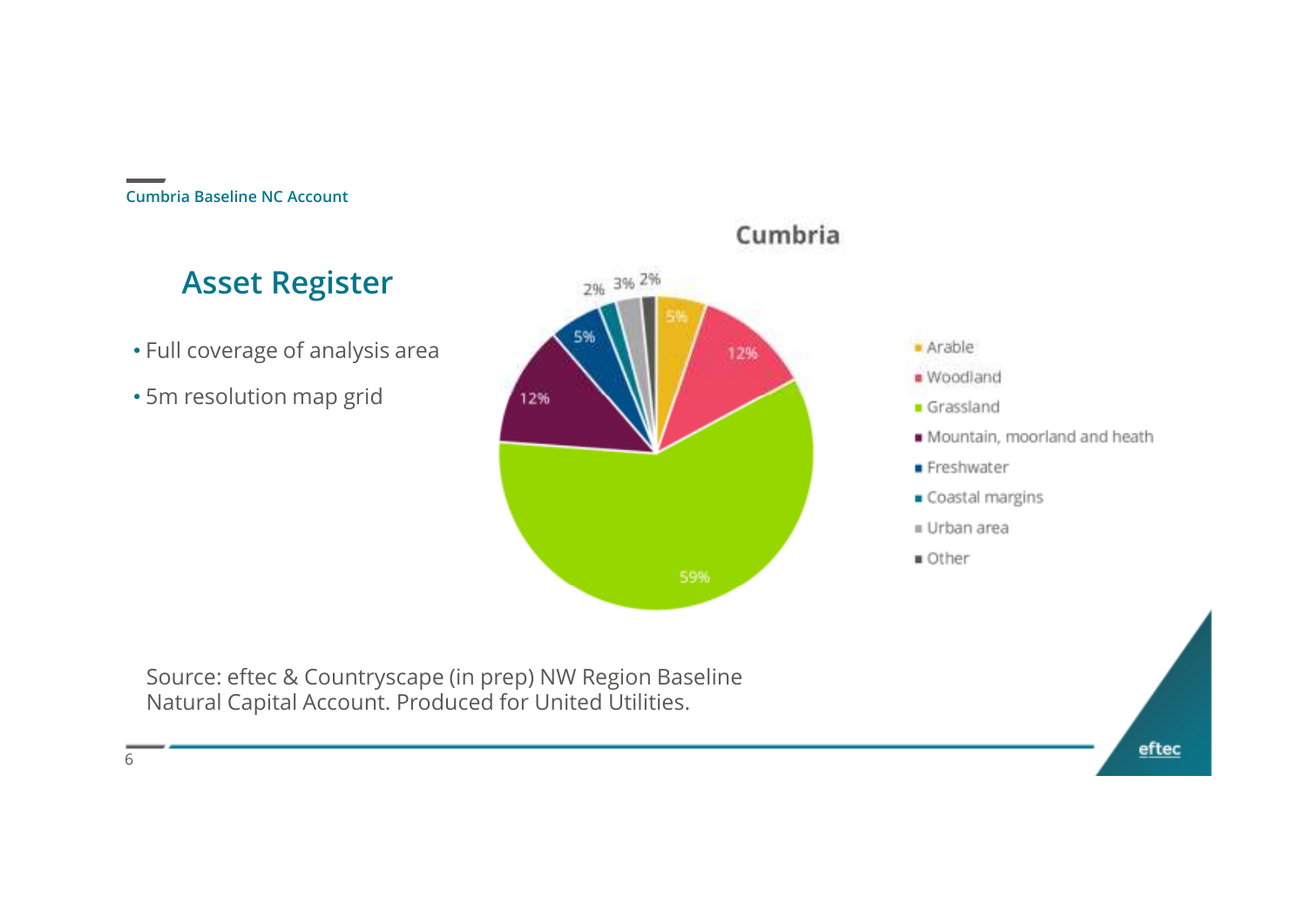| Present value 60-years,<br>£m       | <b>Valuation metric</b>                                                                                    | Value to<br><b>businesses</b> | Value to the<br>rest of society | <b>Total</b> |  |
|-------------------------------------|------------------------------------------------------------------------------------------------------------|-------------------------------|---------------------------------|--------------|--|
| <b>Asset values (monetised)</b>     |                                                                                                            |                               |                                 |              |  |
| Food provision                      | Arable income                                                                                              | 470                           |                                 | 470          |  |
|                                     | Livestock income                                                                                           | 3,265                         |                                 | 3,265        |  |
| Fishing                             | Value of landings by vessels 10m and under                                                                 | 0.00                          |                                 | 0.00         |  |
| Timber                              | Value of softwood removals                                                                                 | 191                           |                                 | 191          |  |
| Renewable energy                    | Resource rent value of hydropower                                                                          | 5                             |                                 | 5            |  |
| Water availability                  | Resource rent value of tidal and surface water abstractions for public<br>water supply                     | 52                            |                                 | 52           |  |
|                                     | Ecosystem provision value of groundwater for public and private<br>drinking water and agriculture benefits | 8                             |                                 | 8            |  |
| Minerals                            | Ex-works sales value of sand and gravel                                                                    | 99                            |                                 | 99           |  |
|                                     | Ex-works sales value of crushed rock                                                                       | 804                           |                                 | 804          |  |
| Tourism                             | Domestic tourism expenditure attributed to natural capital                                                 | 9,392                         |                                 | 9,392        |  |
| Air quality regulation              | Value of PM2.5 removal by woodland                                                                         |                               | 961                             | 961          |  |
| Carbon sequestration                | Value of CO <sub>2</sub> e sequestered in habitats                                                         |                               | 3,144                           | 3,144        |  |
| Recreation                          | Adult recreation welfare value (under 3 hours)                                                             |                               | 1.624                           | 1,624        |  |
|                                     | Sporting income                                                                                            |                               |                                 |              |  |
| Physical health                     | Avoided medical treatment costs                                                                            |                               | 839                             | 839          |  |
| Water quality                       | Welfare of avoiding deterioration in rivers                                                                |                               | 1,602                           | 1,602        |  |
|                                     | Welfare of avoiding deterioration in lakes                                                                 |                               | 11                              | 11           |  |
| <b>Total gross asset value</b>      |                                                                                                            | 14,287                        | 8,181                           | 22,467       |  |
| <b>Asset values (non-monetised)</b> |                                                                                                            |                               |                                 |              |  |
| Water Supply                        | Water abstraction at source (i.e., production): 238 million m <sup>3</sup>                                 |                               |                                 |              |  |
| Flood risk management               | Annual average additional woodland soil water storage capacity: 24 million m <sup>3</sup>                  |                               |                                 |              |  |
| Recreation                          | Children recreation visits (under 3 hours): 5 million visits                                               |                               |                                 |              |  |
| Biodiversity                        | Total SSSI area: 106,600 ha                                                                                |                               |                                 |              |  |
| Education                           |                                                                                                            |                               |                                 |              |  |
| Volunteering                        |                                                                                                            |                               |                                 |              |  |
| Mental health                       |                                                                                                            |                               |                                 |              |  |

 $\underline{\mathsf{eftec}}$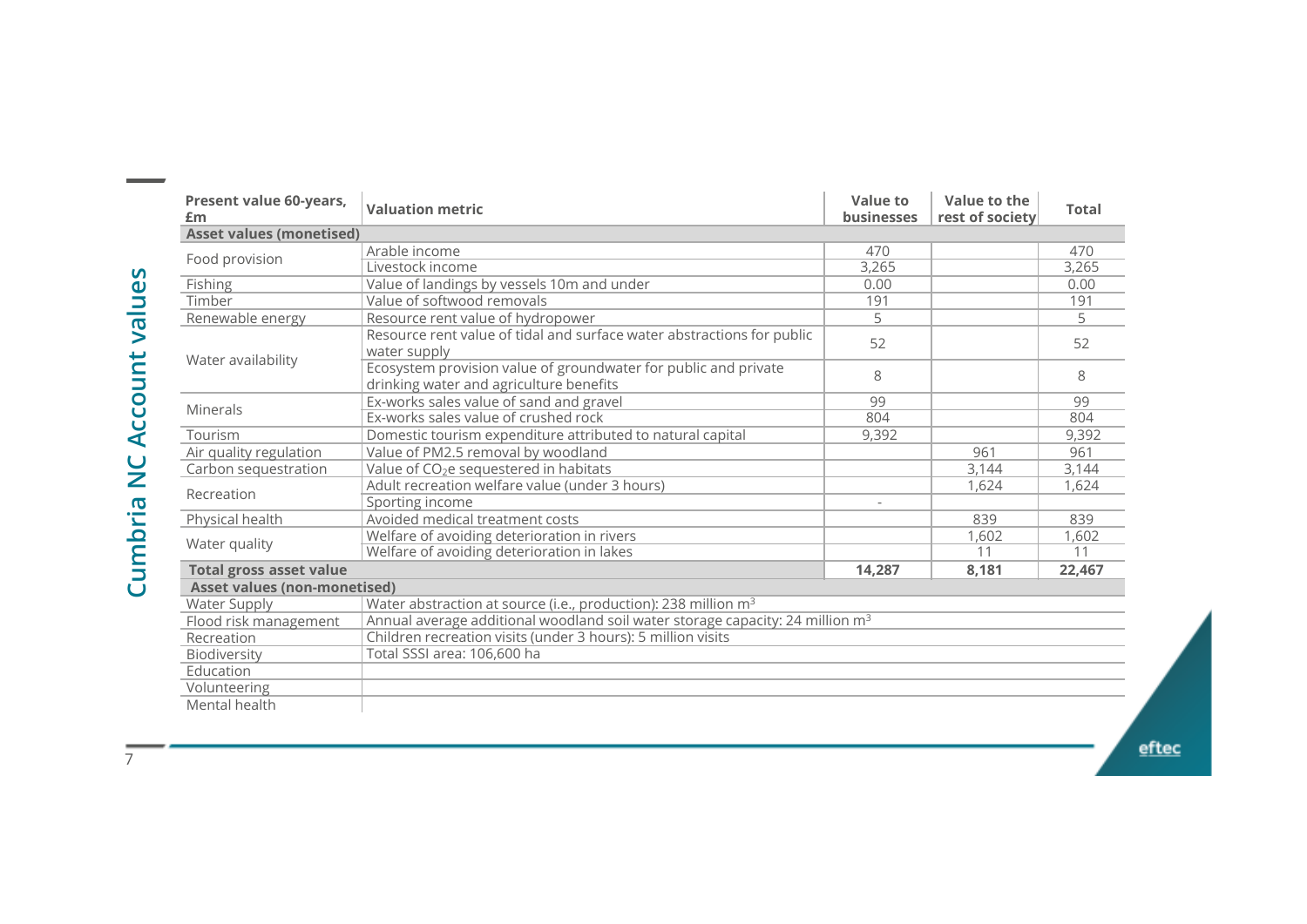### **Interpretation**

- The account measures and values a wide range of benefits
- It is one of the most detailed natural capital accounts developed in the UK, in terms of:
	- Fine scale spatial mapping
	- Large regional area covered
	- Range of benefits valued
- The largest benefits are tourism expenditure, and other key business benefits are agricultural production and minerals
- The largest benefits to wider society are recreational welfare, carbon sequestration and physical health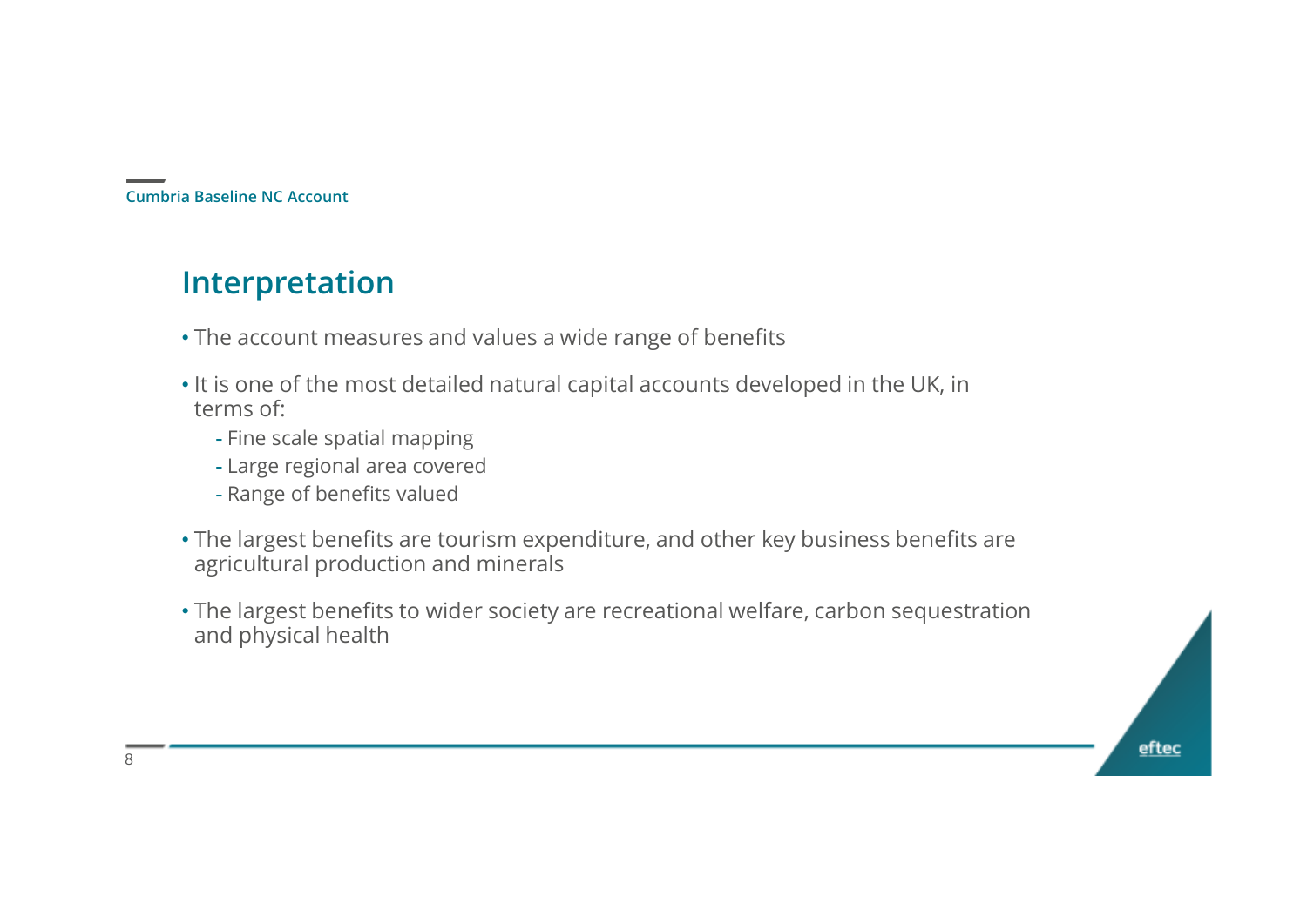

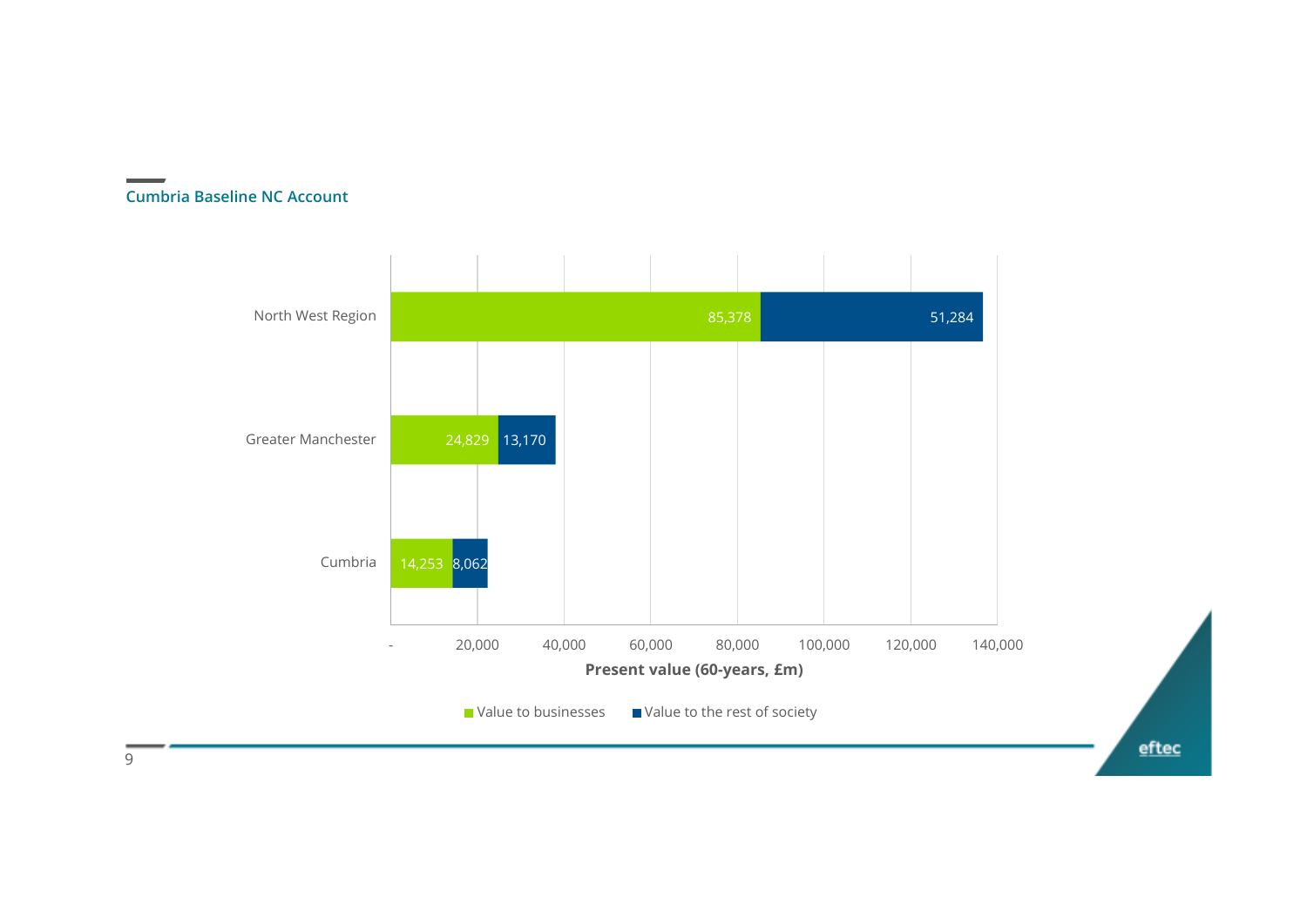#### **Green Natural Capital investment options**

- Land use change to management carbon emissions, sequestration and storage:
	- Maintain peatland carbon storage
	- Restore peatland to halt emissions
	- Reduce carbon-intensity of livestock production
	- Sequester carbon into the natural environment through increased tree cover and soil restoration
- These measures have wider implications:
	- Reduce nutrient pollution pressure on water supplies
	- Access to new ELMs schemes
	- Carbon credit trading opportunities
	- Landscape and tourism
	- A more sustainable (premium?) farm product